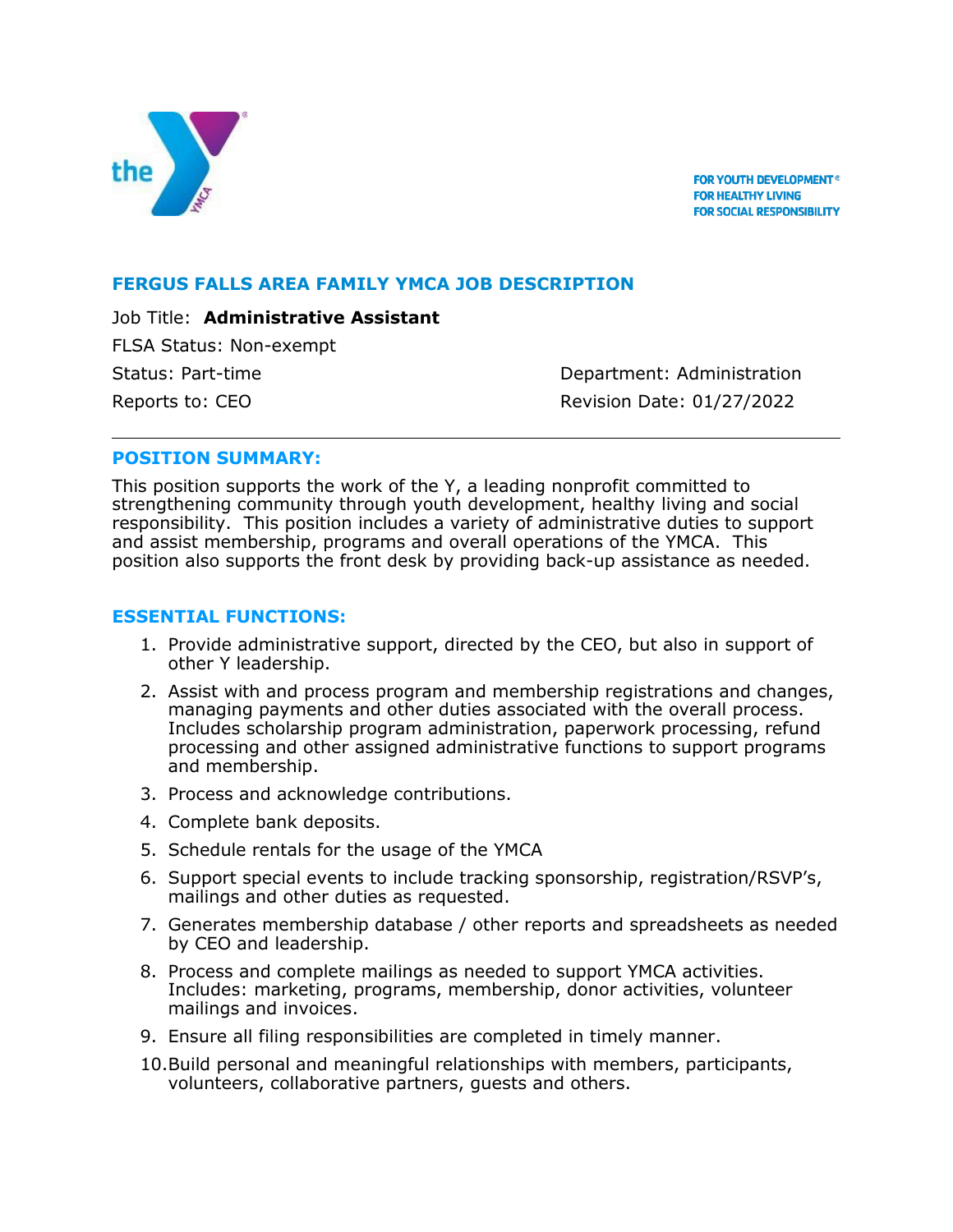- 11.Follows YMCA policies and procedures; responds to emergency situations.
- 12. Conducts office supply inventory and purchasing.
- 13.Attends all staff meetings as requested.

#### **YMCA COMPETENCIES (Leader):**

*Mission Advancement:* Accepts and demonstrates the Ys values. Demonstrates a desire to serve others and fulfill community needs. Recruits volunteers and builds effective, supportive working relationships with them. Supports fund-raising.

*Collaboration:* Works effectively with people of different backgrounds, abilities, opinions, and perceptions. Builds rapport and relates well to others. Seeks first to understand the other person's point of view, and remains calm in challenging situations. Listens for understanding and meaning; speaks and writes effectively. Takes initiative to assist in developing others.

*Operational Effectiveness:* Makes sound judgments, and transfers learning from one situation to another. Embraces new approaches and discovers ideas to create a better member experience. Establishes goals, clarifies tasks, plans work and actively participates in meetings. Follows budgeting policies and procedures, and reports all financial irregularities immediately. Strives to meet or exceed goals and deliver a high-value experience for members.

*Personal Growth:* Pursues self-development that enhances job performance. Demonstrates an openness to change, and seeks opportunities in the change process. Accurately assesses personal feelings, strengths and limitations and how they impact relationships. Has the functional and technical knowledge and skills required to perform well; uses best practices and demonstrates up-to-date knowledge and skills in technology.

# **QUALIFICATIONS:**

- 1. Minimum of 1 year experience in administrative work.
- 2. Ability to process large volumes of work and multi-task multiple projects
- 3. Knowledge and proficiency in Microsoft office, word and excel
- 4. Must be organized and have strong attention to details
- 5. Ability to communicate with diverse population
- 6. Excellent written and interpersonal communication skills
- 7. CPR/AED, First Aid, Child Abuse Prevention, and Bloodborne Pathogens certifications (within 30 days of hire).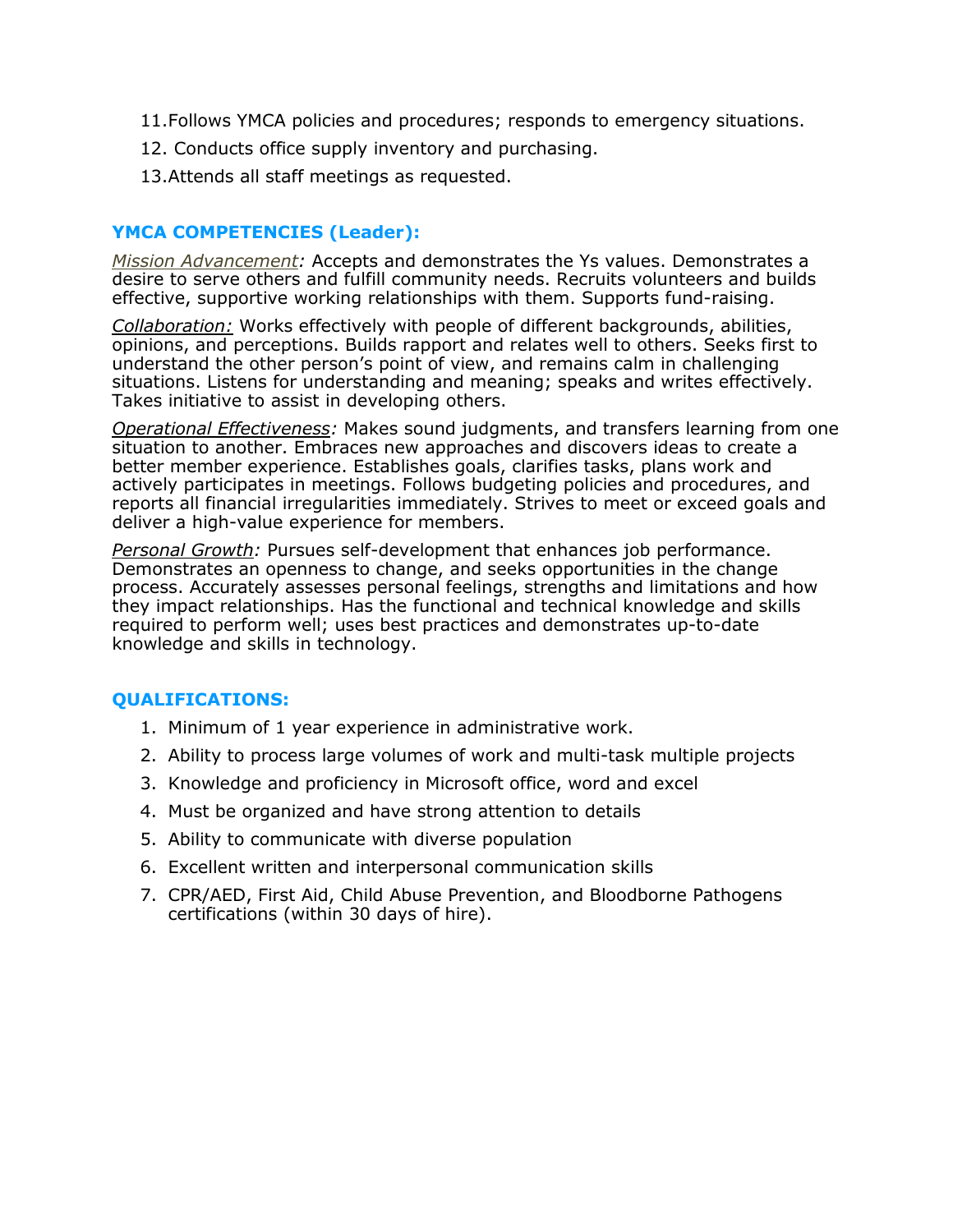### **WORK ENVIRONMENT & PHYSICAL DEMANDS:**

The physical demands described here are representative of those that must be met by an employee to successfully perform the essential functions of this job. Reasonable accommodations may be made to enable individuals with disabilities to perform the essential functions

- 1. While performing the duties of this job, the employee is regularly required to use a computer for extended periods and be able to communicate using a computer and phone/smart device.
- 2. The employee frequently is required to sit and reach, and must be able to move around the work environment
- 3. The employee must occasionally lift and/or move up to 25 pounds
- 4. Specific vision abilities required by this job include close vision, distance vision, and the ability to adjust
- 5. The noise level in the work environment is usually moderate
- 6. While performing duties of this job, employee is frequently required to stand; walk; sit; use hand to handle, or feel; reach with arms and hands.
- 7. Must be able to remain alert.
- 8. Must be able to sit or stand for extended periods.
- 9. Specific vision abilities required by this job include close vision, distance vision, and the ability to adjust.

# **SUPERVISORY RESPONSIBILITY**

This position will not supervise any staff.

# **POSITION TYPE/EXPECTED HOURS OF WORK**

This is a part time position and the hours will depend on the needs of the organization.

# **ADDITIONAL ELIGIBILITY QUALIFICATIONS**

Must be able to pass a background check.

# **EEO STATEMENT**

The Fergus Falls Area Family YMCA (the Y) provides equal employment opportunities (EEO) to all employees and applicants for employment without regards to race, color, religion, sex, national origin, age, disability or genetics. In addition to federal law requirements, the Y complies with applicable state and local laws governing nondiscrimination in employment in every location in which the company has facilities. This policy applies to all terms and conditions of employment, including recruiting, hiring, placement, promotion, termination, layoff, recall, transfer, leaves of absences, compensation and training.